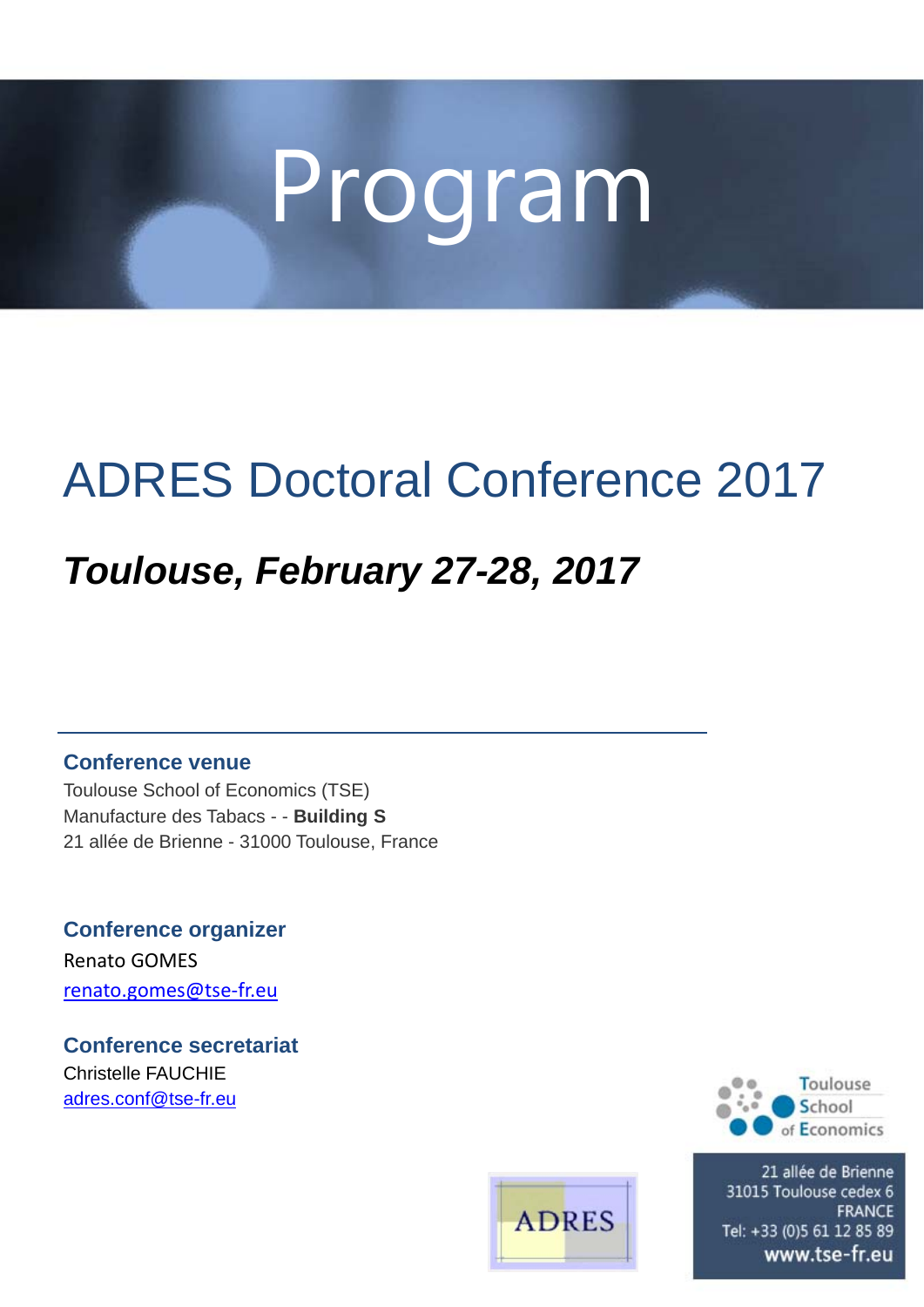## **ADRES Doctoral Conference 2017** *February 27-28, 2017*

### **Monday 27 February 2017**

|                                                                                                                                                          | $8:45$ am        | <b>Registration</b>                   |
|----------------------------------------------------------------------------------------------------------------------------------------------------------|------------------|---------------------------------------|
|                                                                                                                                                          |                  | 9:00 - 9:15am Welcome address (MS001) |
|                                                                                                                                                          | $9:15 - 10:30am$ | <b>Plenary Session 1 (MS001)</b>      |
| « Consumer Demand with Unobserved Stockpiling and Intertemporal<br><b>Price Discrimination</b> »<br><b>Thierry Magnac (Toulouse School of Economics)</b> |                  |                                       |

**10:30 – 11:00am** *Coffee Break (MS002)*

**11:00 - 12:30pm Job-Market Parallel Sessions 1** 

**Session 1A : Macroeconomics 1** (Room MS001) Chair: **Franck Portier** (Toulouse School of Economics)

**« Rebalancing in China: A Taxation Approach» Damien Cubizol** (Sciences Po Toulouse and GATE Lyon St-Etienne)

**« The Political Economy of Twin Deficits and Wage Setting Centralization » Hamzeh Arabzadeh Jamali** (Paris School of Economics, Université Catholique de Louvain)

**« Search Frictions, the Use of Knowledge, and Dispersion in Firm Dynamics » Maxime Liegey** (Toulouse School of Economics)

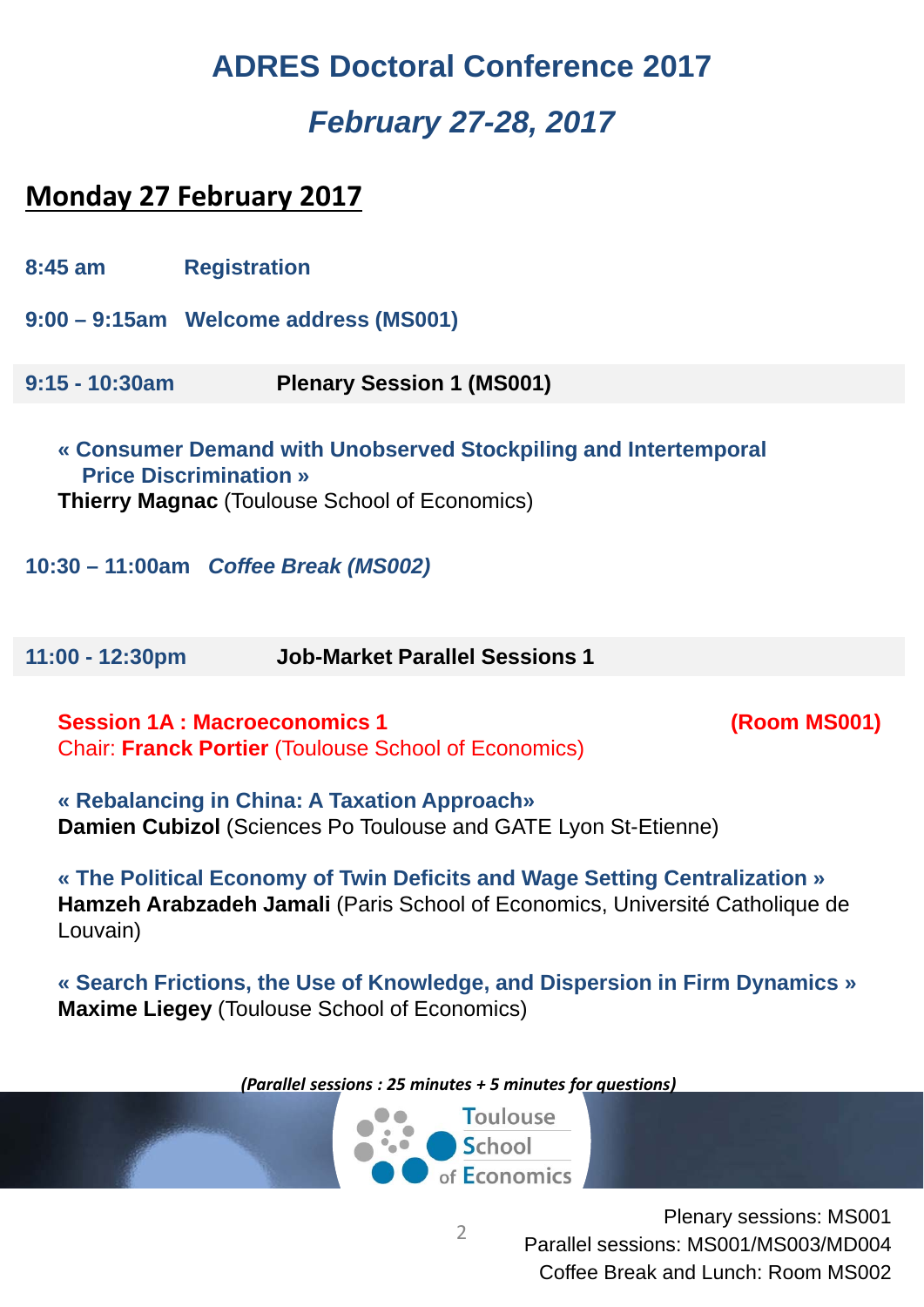**Session 1B : Industrial Organization 1 (Room MS003)**  Chair: **Yassine Lefouili** (Toulouse School of Economics)

**« Intermediate vs. Final Price-cap Regulation in the Presence of Demand-Enhancing Investments » Olga Rozanova** (Toulouse School of Economics)

**« Ad Networks, Consumer Tracking and Privacy » Anna D'Annunzio (Telenor Research)**

**« Collusion in Capacity Under Irreversible Investment » Thomas Fagart** (Université Paris 1; Paris School of Economics)

**Session 1C : Development Economics (Room MD004)** Chair: **Mohamed Saleh** (Toulouse School of Economics)

**« To Give or not to Give? How Do Donors React to European Food Aid Allocation? » Nathalie Ferriere** (Paris School of Economics - Université Paris Sud)

**« The Wealth Paradox for Whom? Child Labor and the Identification of Households Excluded from the Land and the Labor Markets in Madagascar » Samia Badji** (GATE Lyon Saint-Etienne / Université Lyon Lumière)

**« Estimating Misreporting in Sensitive Health Behaviours: Evidence from Condom Use of Female Sex Workers in Senegal » Carole Treibich** (Aix-Marseille School of Economics)

**12:30-2:45pm** *Lunch (MS002)*

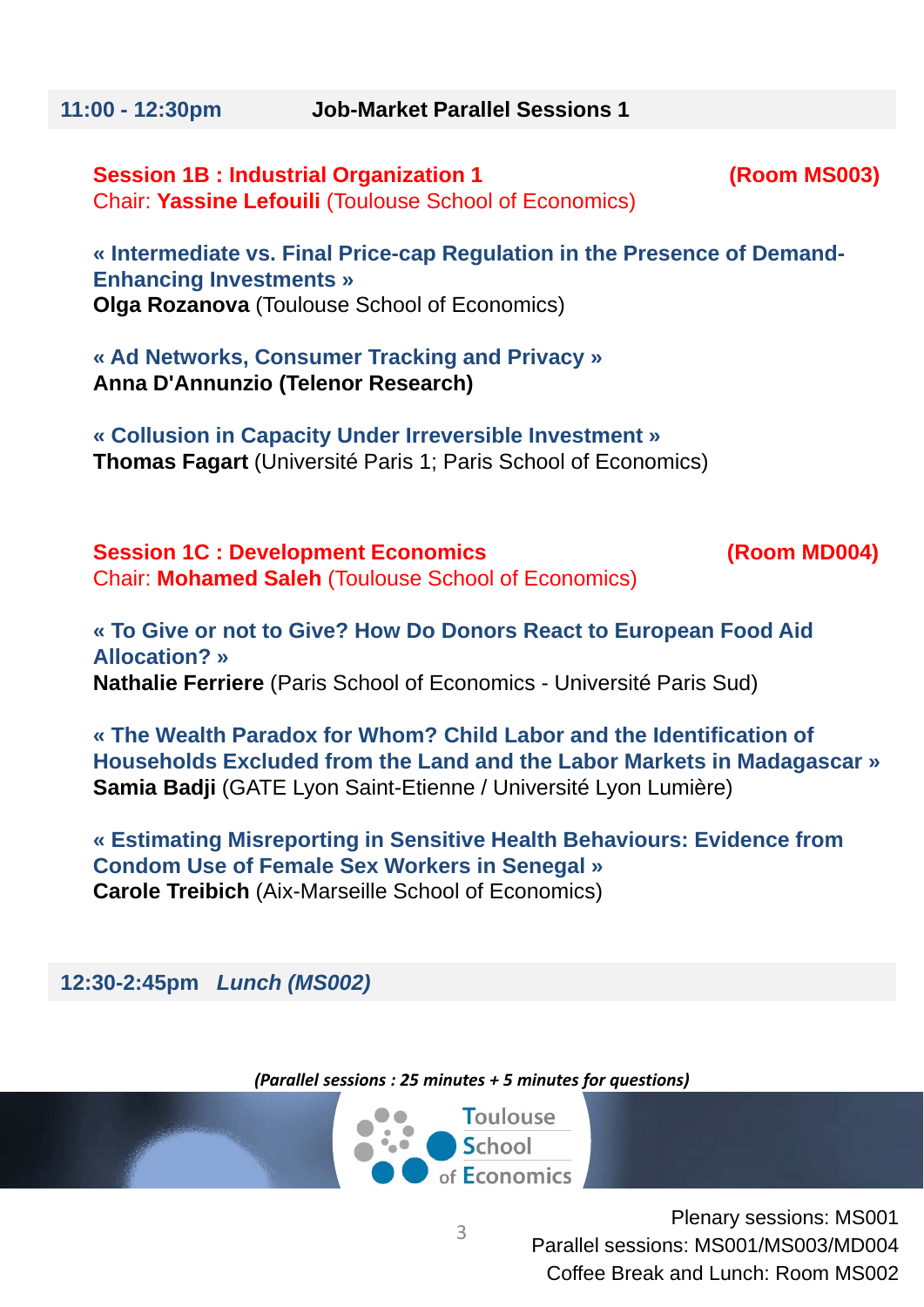**«Strategic Complementarities and the Theory of Business Cycles» Paul Beaudry** (Vancouver School of Economics)

| 4:00-4:30pm | <b>Coffee Break (MS002)</b> |
|-------------|-----------------------------|
|             |                             |

**4:30 – 6:00pm Job-Market Parallel Sessions 2** 

**Session 2A : Microeconomic Theory (Room MS001)** Chair: **Catherine Bobtcheff** (Toulouse School of Economics)

**« Sequential Moral Hazard under Financial Limits: Sequential versus Partnership Contracts » Marco Buso** (University of Padova)

**« Bilateral Communication and Hard Evidence » Mehdi Ayouni** (Université Cergy-Pontoise)

**« Nullified Equal Loss Property and Equal Division Values » Sylvain Ferrieres** (Université de Bourgogne Franche-Comté)

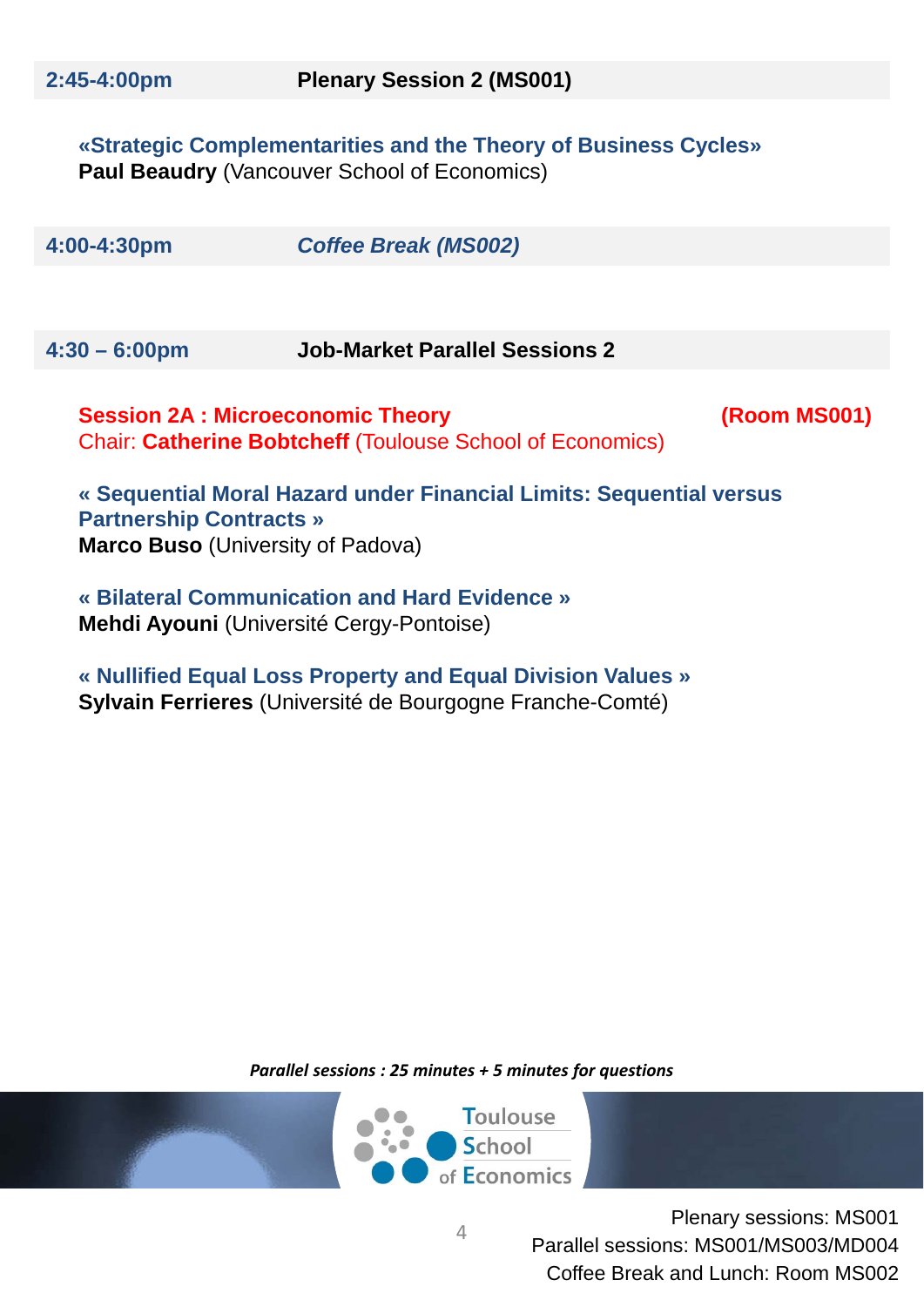**4:30 – 6:00pm Job-Market Parallel Sessions 2** 

#### **Session 2B : Public Economics (Room MS003)** Chair: **Nicolas Werquin** (Toulouse School of Economics)

**« Voter Turnout and Intergenerational Redistribution » Mickael Melki** (University of Fribourg)

**« Inequality, Educational Choice and Public School Quality in Income Mixing Communities » Paolo Melindi-Ghidi** (Aix-Marseille School of Economics)

**« Long-Term Care Insurance and Intra-Family Moral Hazard: Fixed vs Proportional Insurance Benefits » Justina Klimaviciute** (University of Liege)

**Session 2C : Migration and Trade (Room MD004)** Chair: **Milo Bianchi** (Toulouse School of Economics)

**« Two-Sided Legal Systems of Borders, International Migration of Adults and Social Welfare » Inaam Chaabane** (CRED – Paris 1)

**« Free-Trade Integration and Destabilizing Tax Policies » Nicolas Abad** (UCP - Catolica Lisbon School of Business and Economics)

**« Adherence to Cultural Norms and Economic Incentives: Evidence from Fertility Timing Decisions » Bastien Chabé-Ferret** (Université catholique de Louvain)

**8:00pm** *Dinner (Restaurant Les Arcades)*

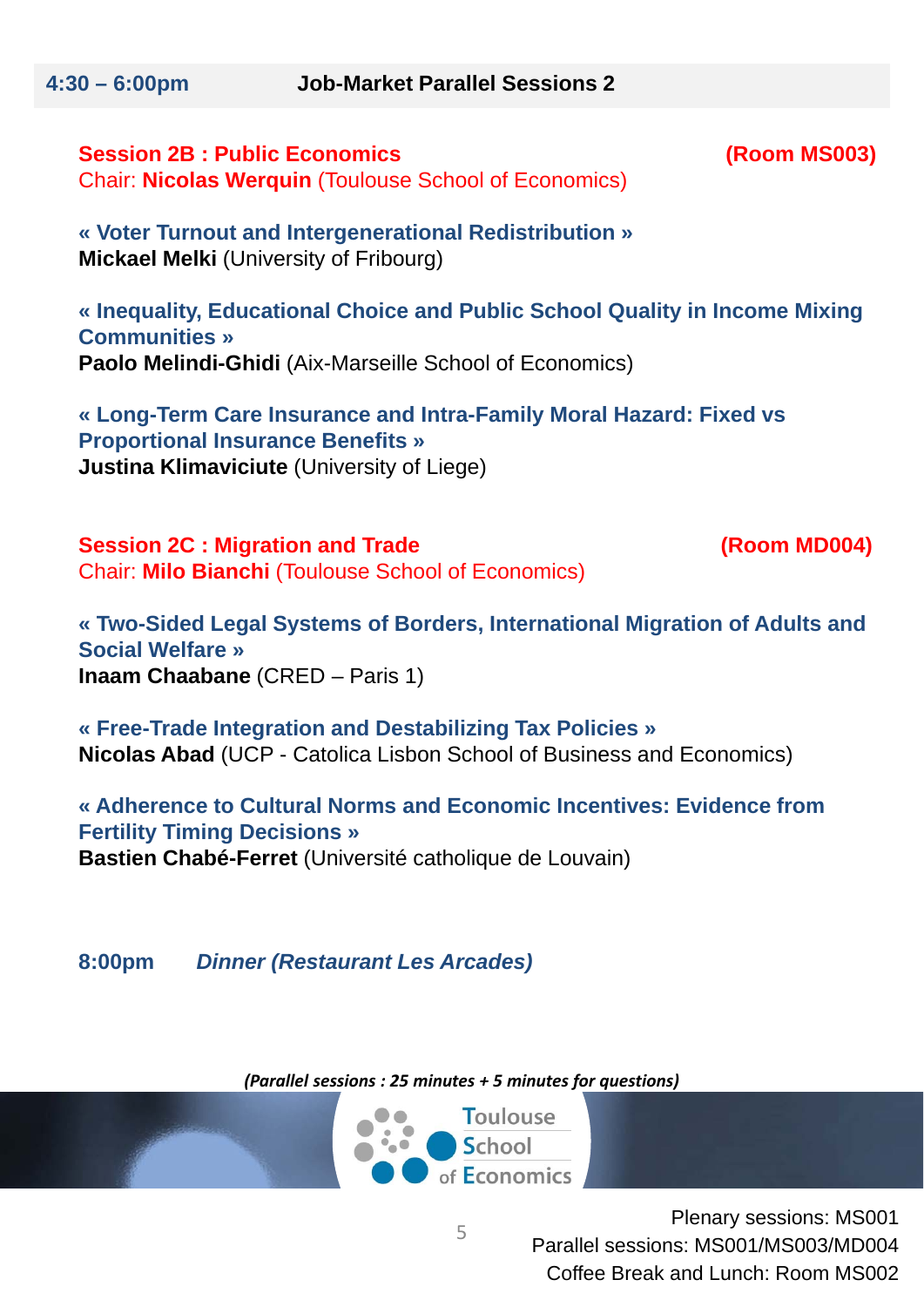### **ADRES Doctoral Conference 2017** *February 27-28, 2017*

### **Tuesday 28 February 2017**

**9:00 - 10:30am Job-Market Parallel Sessions 3 Session 3A : Macroeconomics 2 (Room MS001)** Chair: **Patrick Fève** (Toulouse School of Economics) **« Liquidity Trap and Stability of Taylor Rules » Antoine Le Riche** (Sichuan University) **« Production Networks » Kenan Huremovic** (Aix-Marseille School of Economics) **« Adaptive Learning, Monetary Policy and Carry Trades » Cyril Dell'Eva** (Aix-Marseille School of Economics) **Session 3B : Industrial Organization 2 (Room MS003)** Chair: **Mathias Reynaert** (Toulouse School of Economics) **« Innovation Persistence and Employment Dynamics » Stefano Bianchini** (BETA - Université de Strasbourg) **« The Impact of Market Size on Firm Organization and Productivity » Grigorios Spanos** (Aix-Marseille School of Economics) **« Mix and Match: Evaluating the Additionality of an R&D Policy Mix » Daniel Neicu** (University of Strasbourg - CNRS & KU Leuven) *(Parallel sessions : 25 minutes + 5 minutes for questions)*



6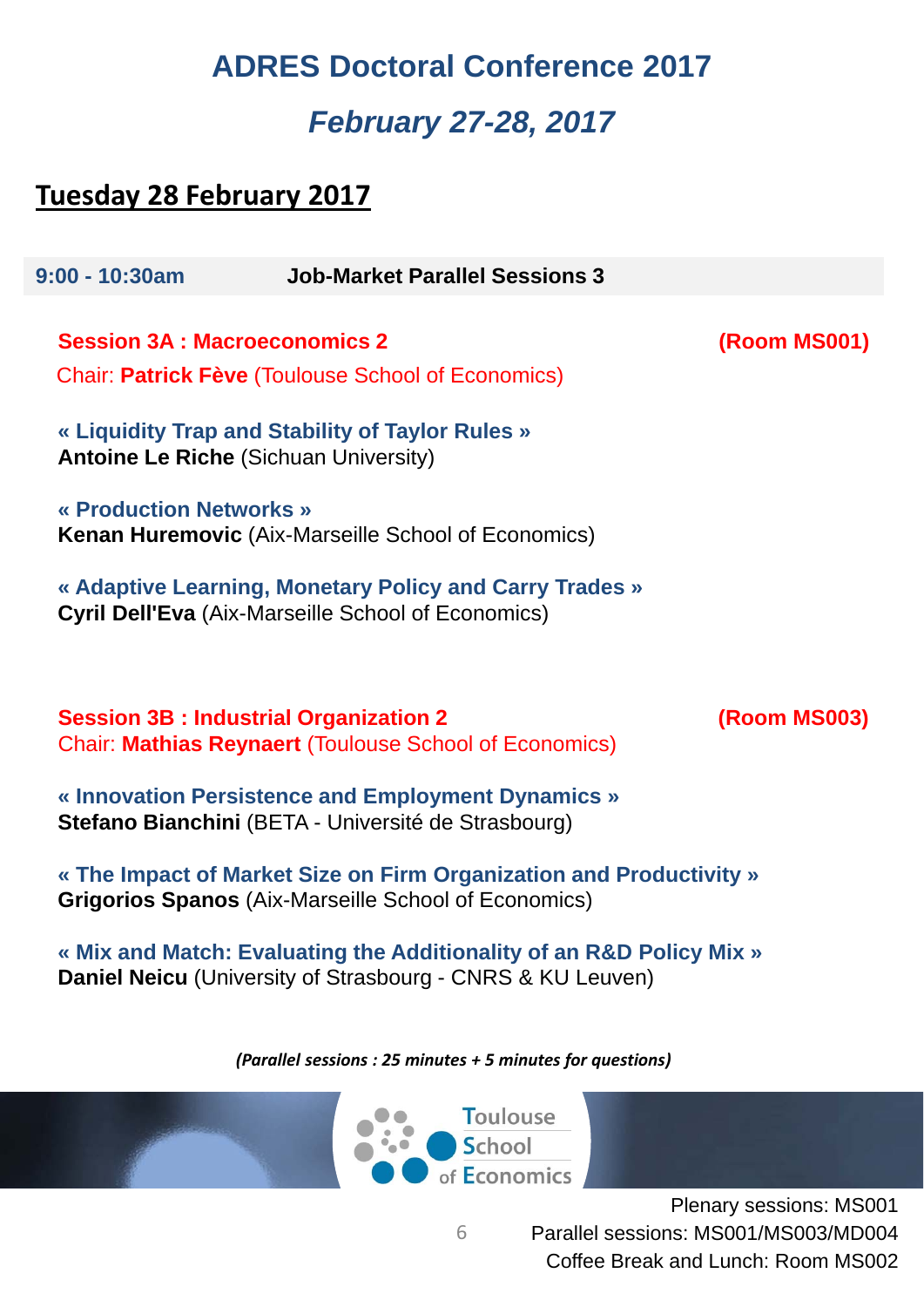### **Session 3C : Applied Microeconomics (Room MD004)** Chair: **Pepita Miquel** (Toulouse School of Economics)

**« Teacher Quality, Test Scores and Non-Cognitive Skills: Evidence from Primary School Teachers in the UK » Sarah Fleche** (London School of Economics)

**« Time To Get Out ? How Sentence Reductions Affect Recidivism After Prison » Benjamin Monnery** (GATE Lyon St-Etienne)

**« Can Land Fragmentation Reduce the Exposure of Rural Households to Weather Variability? » Stefanija Veljanoska** (Paris School of Economis, University Paris 1, University Paris 11)

**10:30 – 11:00am** *Coffee Break (MS002)*

**11:00-12:15pm Plenary Session 3 (MS001)**

**« Relational Contracts, Competition and Innovation: Theory and Evidence from German Car Manufacturers » Konrad Stahl** (University of Mannheim)

**12:15-2:15pm** *Lunch (MS002)*

**2:15-3:30pm Plenary Session 4 (MS001)**

**« Self-Serving Bias, Fairness and Redistribution » Romain Espinosa** (CRED – Université Paris 1)

**3:30 – 4:00pm** *Coffee Break (MS002)*

*(Parallel sessions : 25 minutes + 5 minutes for questions)*



Plenary sessions: MS001 Parallel sessions: MS001/MS003/MD004 Coffee Break and Lunch: Room MS002

7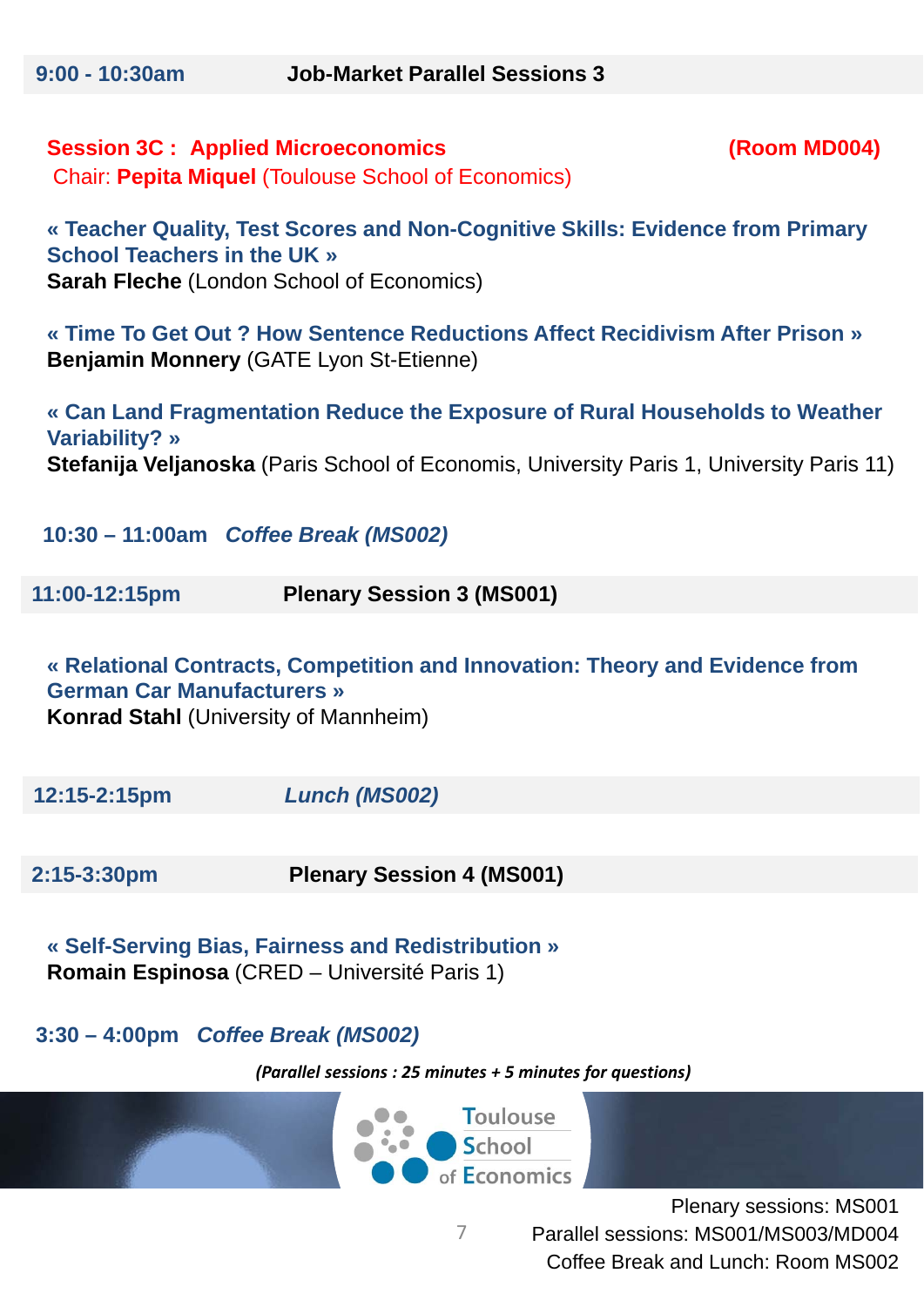**Session 4A : Macroeconomics and Finance (Room MS001)** Chair: **Alexandre de Cornière** (Toulouse School of Economics)

**« Macroeconomic Implications of Learning and Financial Frictions in Interdependent Economies » Erica Perego** (CEPREMAP)

**« A Flexible State-Space Model with Application to Stochastic Volatility » Yang Lu** (Aix-Marseille School of Economics)

**« Learning, House Prices and Macro-Financial Linkages » Pauline Gandre** (ENS de Lyon-GATE-L-SE)

**Session 4B : Behavioral and Experimental Economics (Room MS003)** Chair: **Renato Gomes** (Toulouse School of Economics)

**« Self-Insurance and Liability Insurance under One-Sided Ambiguity » Maïva Ropaul** (Ecole Normale Supérieure Paris-Saclay)

**« Changing Dietary Habits: A Field Experiment with Low Income Households » Noemi Berlin** (University of Edinburgh)

**« The Paradox of the Joneses: Housing Inequality, Well-Being and Financial Distress in Suburban America » Clement Bellet** (London School of Economics)